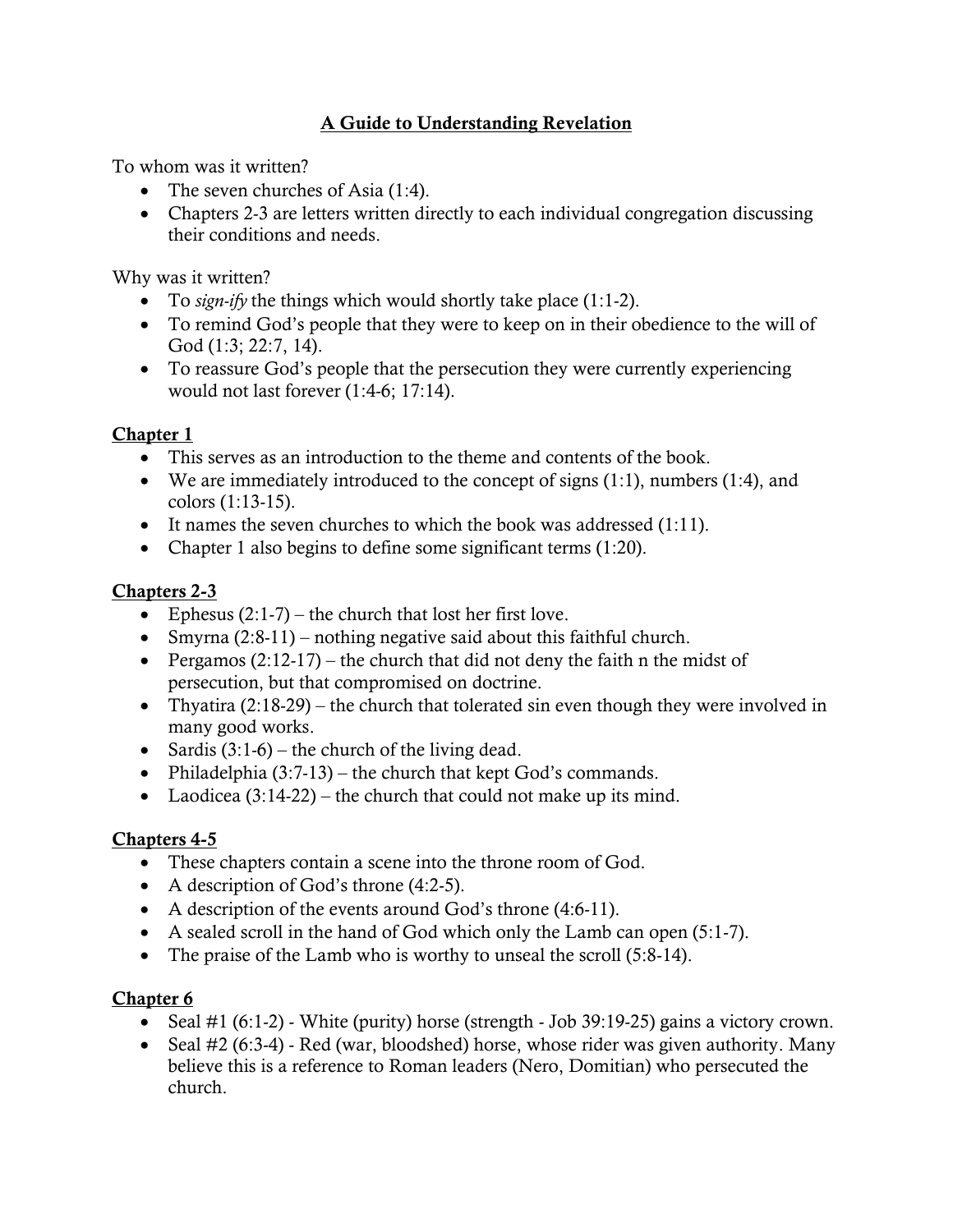- Seal #3 (6:5-6) Black (grief, mourning) horse with scales, weighing out the necessities of life. Probably a view of Christians being persecuted for their faith.
- Seal #4 (6:7-8) Pale (sickness, death) horse given authority to kill.  $\frac{1}{4}$  (25%) is not to be taken literally. Could be a reference to persecution of Christians because of what is revealed in the fifth seal.
- Seal #5 (6:9-11) A vision of Christian martyrs who are wondering how long the persecution would continue before God acted. The persecution was not complete at that time (v. 11b).
- Seal #6 (6:12-17) A vision of the future destruction of the Roman Empire. The language of verses 12-13 is common OT prophetic language of the destruction of a nation and its impact on the world scene (Isa. 13 and Babylon).

- This chapter is an interlude between the  $6<sup>th</sup>$  and  $7<sup>th</sup>$  seals.
- 7:1-8 A vision of the "sealed servants" of God. 144,000 were sealed. 12,000 from each of the 12 tribes of Israel. If this were to be taken literally, we would have to believe that ONLY or AS MANY AS 12,000 were saved from each tribe. What tribe are you from? This is representative of God's people under the old law.
- 7:9-17 A vision of a great multitude who had remained faithful during the great persecution against the church (v. 14-15). Remember that John is seeing a panoramic view of church history.

## Chapters 8-9

- Seal #7 (8:1-6) The opening of this seal introduces us to 7 angels, each with a trumpet. Trumpets would be familiar to God's people (Num. 10:1-10). These seven angels are getting ready to announce something from God.
- Trumpet  $\#1$  (8:7) God's hot judgment.
- Trumpet #2 (8:8-9) A great mountain (Rome) thrown down.
- Trumpet #3 (8:10-11) The leadership of Rome being thrown down and made to taste the bitter judgment from God (Isa. 14:12-15).
- Trumpet  $\#4$  (8:12-13) The aftermath of the fall of Rome.
- Trumpet #5 (9:1-12) Persecution and oppression will occur against man in general.
- Trumpet #6 (9:13-21) A picture of God's judgment on mankind.

### Chapter 10

John is instructed to eat a little book which represents the message John was to present to those of his day. It was going to be bittersweet.

- John is told to measure the temple, but he is on Patmos. We must not get lost in the symbolism!
- God has two witnesses who would prophesy and then be killed (v. 7-10). This is symbolic of the persecution against Christianity that was going on at that time and would continue to go on for some time.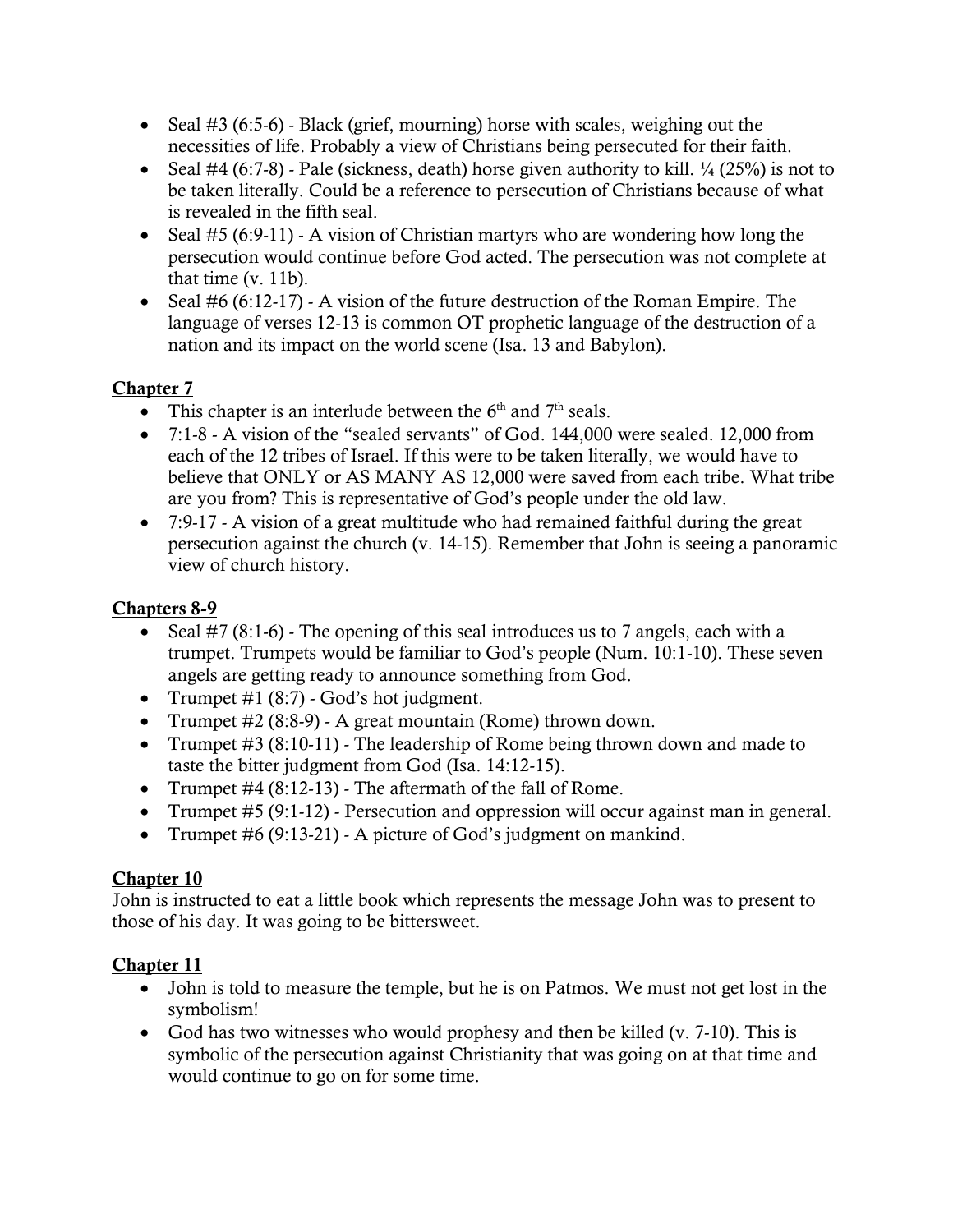- The witnesses are resurrected (v. 11-14) as a symbol of the fact that God's cause would not be defeated.
- Trumpet  $\#7$  (11:15-19) The victory of the Kingdom of God.

- A woman (God's faithful) is persecuted by the great, red dragon (Satan). Verses 1-6 are a picture of Satan's effort to stop God's plan that was to be fulfilled in Christ.
- A great battle between God's cause and Satan's cause (v. 7-12).
- 12:7-13 is a picture of Satan's constant efforts to stop God's efforts.

## Chapter 13

- This chapter is a picture of two types of persecution:
- Persecution against God's people from the 7 heads and 10 horns (13:1-10). There have been many efforts to specifically indentify who each of these things represent. The larger picture is that this is the Roman Empire persecuting the early church.
- Persecution from false religion (13:11-18). From the Roman Empire sprang Catholicism (2 Thes. 2:1-12).

# Chapter 14

- $14:1-5$  The 144,000 singing with the Lamb.
- 14:6-13 Three angels announcing (1) the gospel to the world (v. 6-7), (2) the fall of Babylon (v. 8 - Rome), and the judgment of the righteous and wicked (v. 9-13).
- 14:14-20 A picture of the Son of Man coming in judgment against the world.

# Chapters 15-16

- Chapter 15 is a "prelude" to 7 bowls of judgment revealed in 16.
- 7 angels, 7 last plagues, 7 golden bowls filled with God's wrath.
- The first 4 bowls (16:1-9) are a picture of God's judgment on the world for persecuting His saints.
- The fifth bowl (16:10-11) is poured out on the throne of the beast (Satan and his helpers) because of the refusal to repent.
- The sixth bowl (16:12-16) is poured out on the Euphrates River and symbolizes God's judgment in the battle of Armageddon. Megiddo was a site for many battles for the Israelites against heathen nations (Jud. 5:19-21; 2 Kg. 23:29-30). It is in Northern Israel between the Jordan River and Mediterranean Sea. This is symbolic of the battle between good and evil.
- The seventh bowl (16:17-21) is a picture of the fall of Babylon (Rome).

- A picture of a woman riding on a scarlet beast (Rome and her persecution of the  $\text{church} - \text{v}$ . 6).
- Verses 7-18 give further explanation through 7 heads and 10 horns (kings and leaders in future Roman history).
- 17:14 is the key verse in understanding the book of Revelation.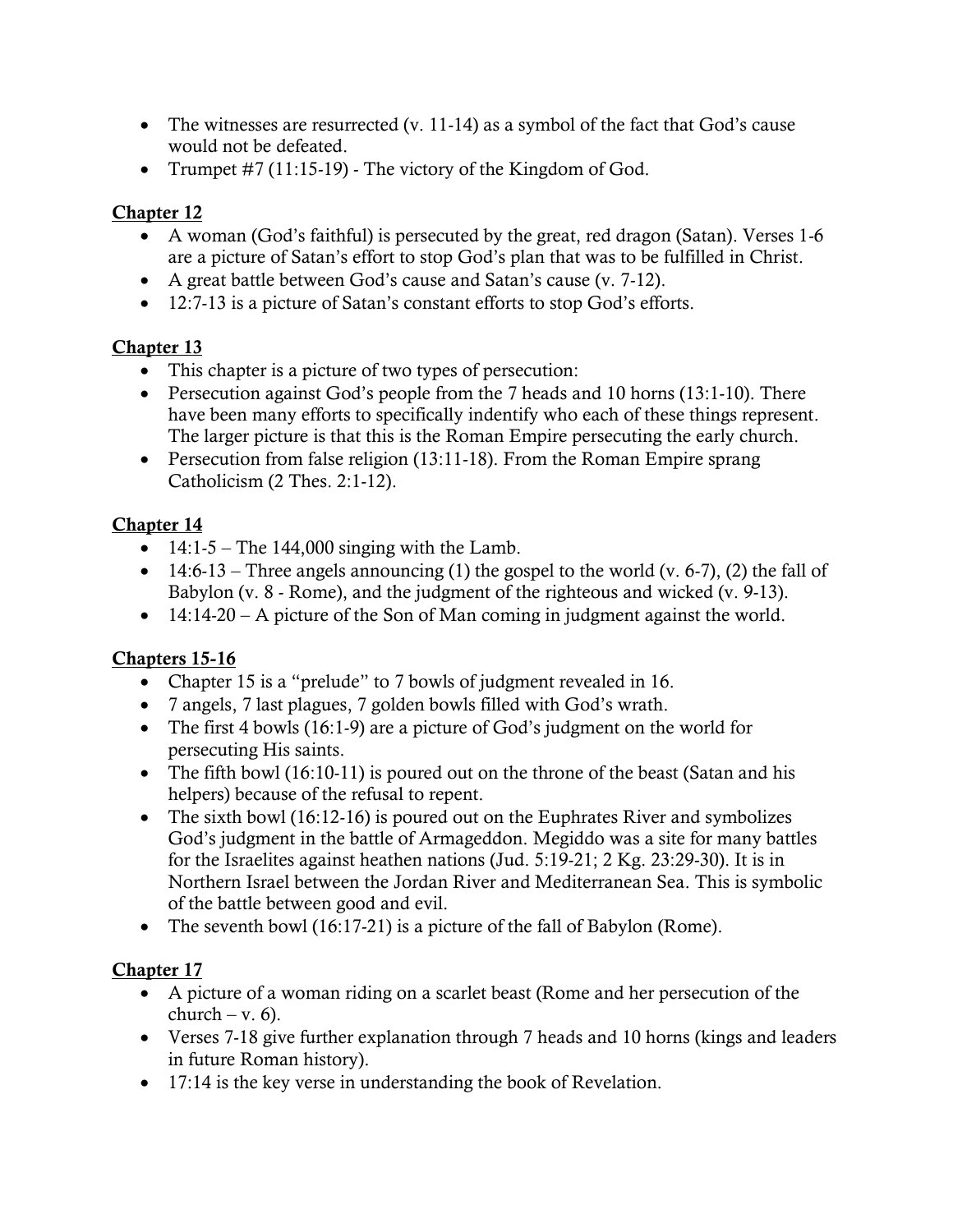- 18:1-8 The announcement of Rome's fall and a warning to God's people not to get caught up with her.
- 18:9-20 The impact of Rome's fall on the rest of the world.
- 18:21-24 The completeness of Rome's fall.

### Chapter 19

- 19:1-10 Rejoicing among the redeemed over the fall of Rome.
- 19:11-16 A picture of the victorious Christ on a white horse.
- 19:17-21 The victory of the Christ over the beast.

### Chapter 20

- 20:1-3 Satan bound for 1,000 years.
- 20:4-6 The saints reigning with Christ for 1,000 years.
- 20:7-10 Gog and Magog (enemies of God's people Gen. 10:2; Eze. 38-39). Some tell us that this is China and Russia!
- 20:11-15 Christ on His holy throne judging the world.

### Chapter 21

- 21:1-8 A picture of the victorious bride (church) having overcome the persecution.
- 21:9-21 A picture of New Jerusalem (Lamb's wife v. 9), the church.
- 21:22-27 The glory and purity of the victorious church.

### Chapter 22

- 22:1-5 God's people having access to the tree of life.
- 22:6-11 John is instructed not to seal the book he has written because "the time is at hand."
- 22:12-21 Christ is coming, keep the commandments, and do not add to or take away from the words of this book!

### A Study Outline of Revelation

**Written by** – John, the apostle – 1:1, 4, 9; 21:2; 22:8.

**Written to** – the seven churches of Asia – 1:4; 2-3.

Purpose – to encourage severely persecuted Christians to remain faithful to the Lord (2:10), to assure them that their cause will succeed (17:14), and to give them a picture of what it will be like after they endure (19-22).

### Four major approaches to this book:

- The Futurist View Many believe that Revelation is full of unfulfilled prophecies and believe that chapters 19-22 are speaking of the 1,000 year reign of Christ on earth.
- The Preterist View Some believe that the events recorded in Revelation occurred in the first century, before AD 70, and therefore has no real significance for today.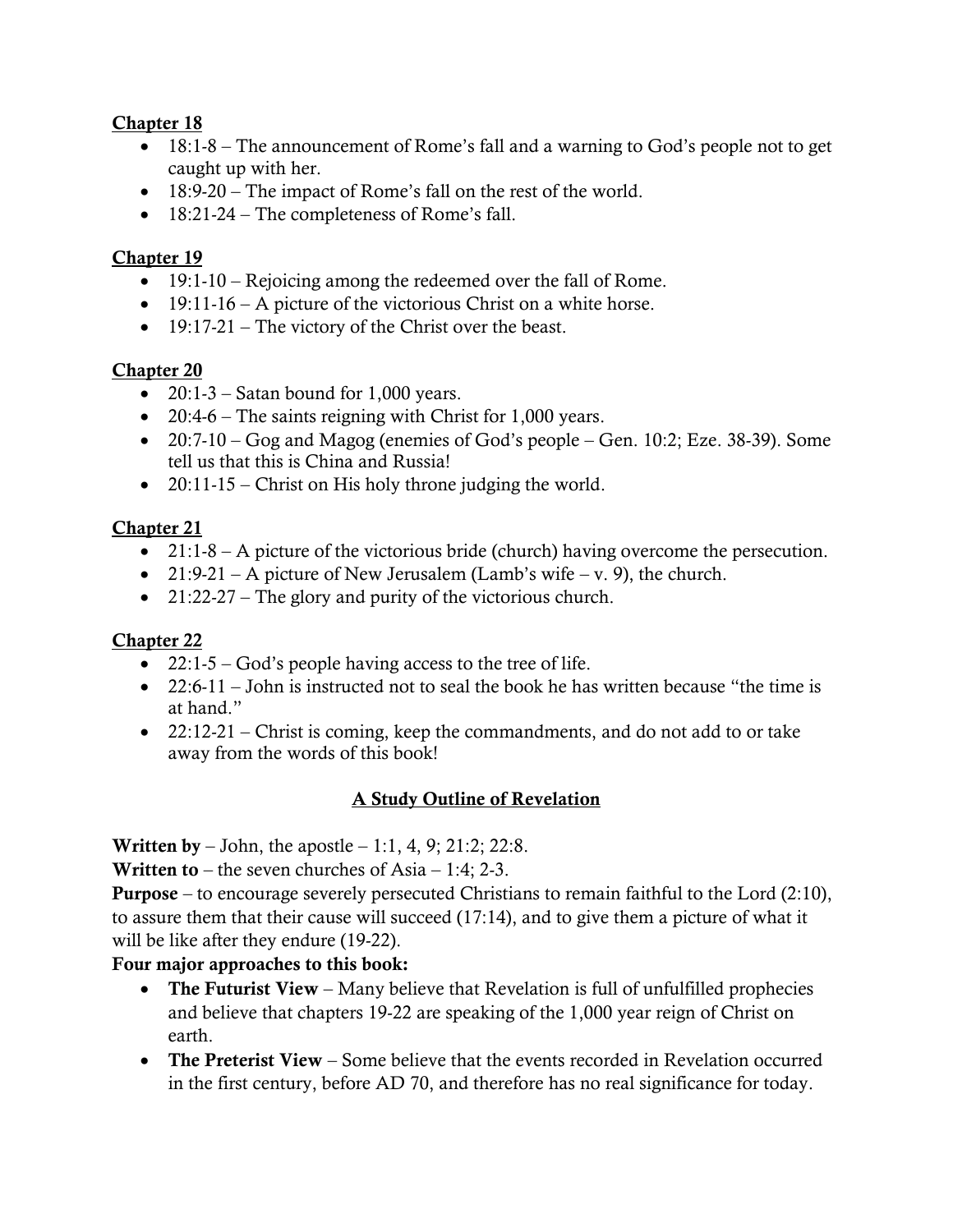- The Historical View Some approach Revelation as if it were a detailed blueprint of the events of world history. They see the apostasy into Catholicism, the rise of Muhammad, the dark ages, etc., etc.
- The Contextual View How would the original recipients have understood the book? Did the numbers, colors, and beasts bring anything to their minds from the Scriptures? This is the only correct view to take of any book of the Bible.

# How can we understand Revelation?

- Remember who wrote, why he wrote it, and to whom he wrote it.
- Remember that John extensively used symbolic language, which was not unfamiliar to Christians of his day (Ezekiel, Daniel, Zechariah).
- Remember that there are over 400 references and allusions to the Old Testament.
- Don't press the details of the symbolism and understand them in the light of the entire Bible.

1:1-3 are important in understanding Revelation:

- $1 -$  Things which must shortly come to pass (NKJ Things which must shortly take place).
- $1 -$  Signified  $-$  *sign*  $-$  ified.
- $\bullet$  3 Read, hear, keep.
- $3$  The time is at hand (NKJ The time is near).

## Chapter 1

1:1-3 – John's Introduction

- *Revelation* is from apokalupsis meaning, "an uncovering, a revealing."
- "Shortly come to pass" is found four times in this book  $-1:1, 3; 22:6, 10$ .
- 1:3 is the first of seven beatitudes in Revelation. 14:13; 16:15; 19:9; 20:6; 22:7, 14.

1:4-8 – The Audience and Godhead

- It is important to remember who the original recipients were (v. 4).
- God "Him who is, and was, and is to come." God's eternal nature.
- The Holy Spirit "the seven Spirits." Seven is a number of completion or fullness and this represents His divine nature.
- Jesus Christ He is described in verses 5-8.

1:9-11 – John's Call to Write

- John was in the kingdom of Jesus Christ. This is a reference to the church (Col. 1:13; Heb. 12:28).
- Verses 10-11 are a claim of verbal inspiration.

1:12-20 – John's Vision of Christ

• Seven golden candlesticks (NKJ – lampstands). The seven churches (v.20).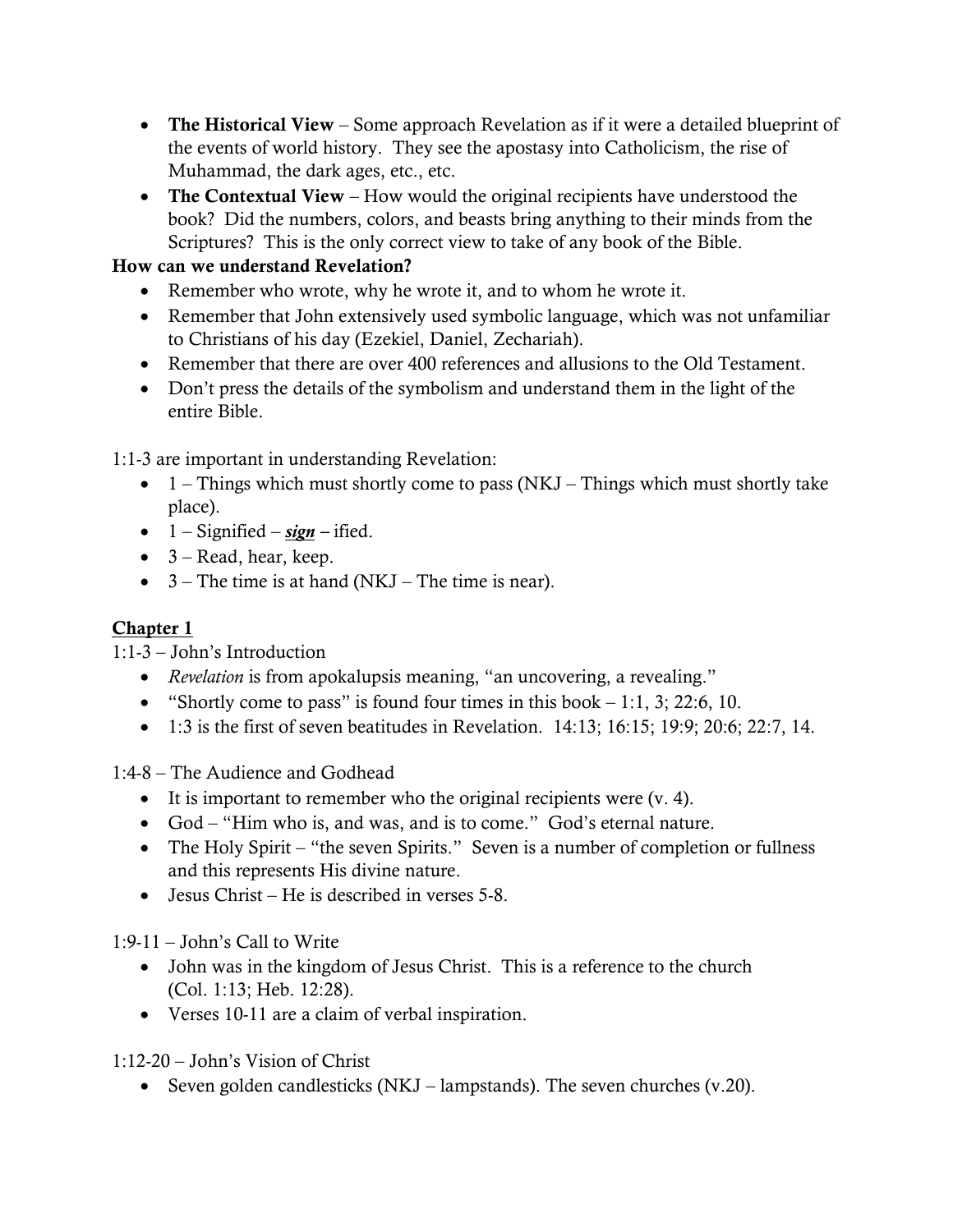- Jesus is "in the midst" of them.
- Clothed with a garment down to the feet and a golden girdle royal clothing.
- Head, hair white like wool and snow purity and holiness (Heb. 7:26).
- Eyes like fire penetrating vision, all-seeing.
- Feet like brass symbolic of power.
- Voice like many waters attention getting authority.
- Notice John's reaction to being in the presence of Deity (v. 17).
- "Fear not" is extremely important when considering the historical setting. He is reassuring John, and the churches of Asia, that He is in control, not Rome.
- The Keys of hell (*hades – the place not seen*) and death (*thanatos – separation from God*).
- Seven stars = seven *angelos* (angels, messengers). Seven candlesticks (lampstands) represent the light that each congregation possessed in their area.

2:1-7 – Letter to Ephesus Diagnosis – The Loveless Church Positives – verses 2-3, 6 Negatives – verses 4-5 Promise – verse 7

2:8-11 – Letter to Smyrna Nothing negative Positives – verse 9 Warning – verse 10 Promise – verse 11

2:12-17 – Letter to Pergamos Diagnosis – Doctrinal Compromise Positives – verse 13 Negatives – verses 14-15 Warning – verse 16 Promise – verse 17

2:18-29 – Letter to Thyatira Diagnosis – Moral Compromise Positives – verses 19, 24-25 Negatives – verses 20-23 Promise – verses 26-29

#### Chapter 3

3:1-6 – Letter to Sardis Diagnosis – The Church of the Living Dead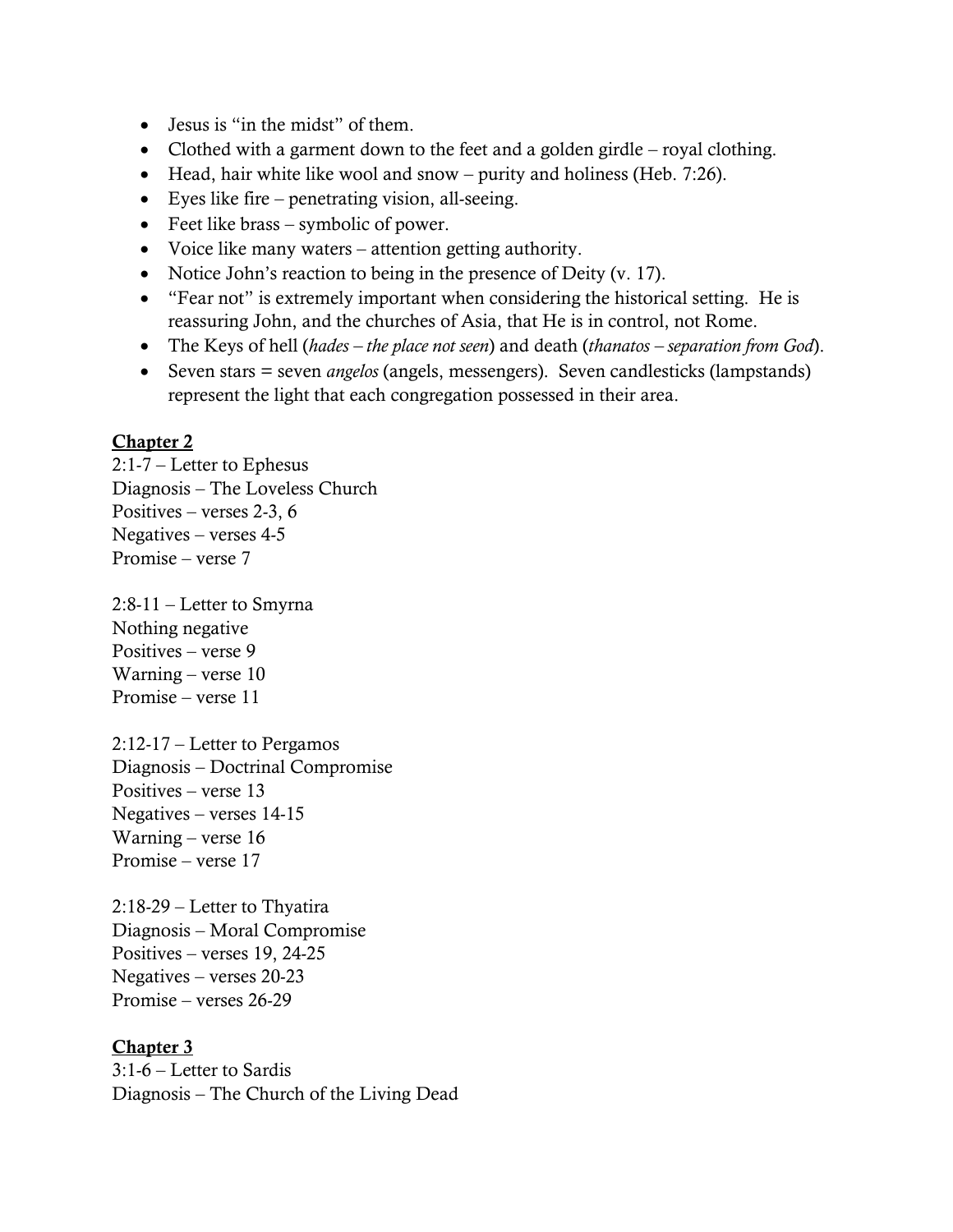Positives – Verse 4 Negatives – Verse 2 Warning – Verse 3 Promise – Verse 5

3:7-13 – Letter to Philadelphia Diagnosis - The Persevering Church A church with opportunities – Verse 8 An exalted church – Verses 9-10 Promise – Verses 11-12

3:14-22 – Letter to Laodicea Diagnosis – The Useless Church Nothing positive is said of this church Their condition – Verse 15 God's reaction – Verse 16 Their self-deception – Verse 17 God's solution – Verses 18-19 Promise – Verses 20-21

### Chapter 4

John is given a vision of the throne room of God. It is important to notice the word "like" (NKJ) or "as it were" (KJV). What does John see on and around the throne of God?

- One on the throne (v. 3) was "like" a jasper (a valuable stone of various colors) and a sardine (a reddish precious stone).
- A rainbow around the throne (Gen. 9:11-17). A symbol of God's promise or covenant. Revelation shows what God's promises are to those who remain faithful throughout a spiritual battle. The rainbow was like an emerald (a precious green stone).
- 24 thrones around God's on which sat 24 elders clothed in white (holiness) with a golden crown (a wreath given to a victor in the public games). In the context of the Bible, how should we understand 24? It seems to be symbolic of God's chosen people from different periods of time (12 tribes of Israel and 12 apostles – Matt. 19:28; Gal. 6:16).
- Verse 5a is indicative of God's power. Verse 5b is a reference to the third member of the Godhead, the Holy Spirit, who knows the "deep things of God" (1 Cor. 2:10-13).
- There is a sea around the throne that is likened unto crystal (clear, ice). Something happens to the "sea" (21:1).
- Four living creatures, full of eyes, described in verses 6-8. First like a lion (strength), second like a calf (service), third like a man (intelligence), fourth like an eagle (swiftness). It seems that these are symbolic of the fact that God's purpose can and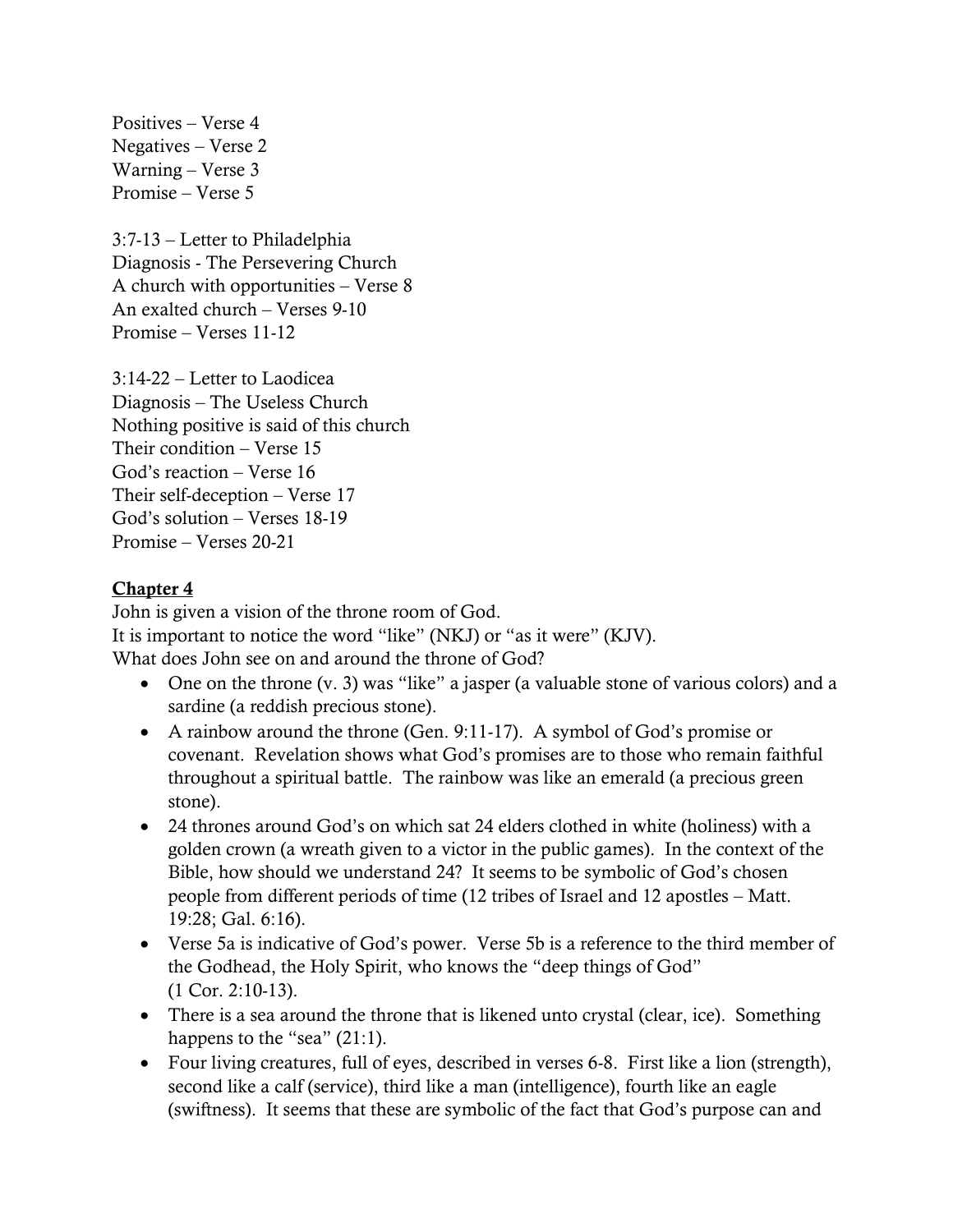will be accomplished. They each had six wings. Very similar to what Ezekiel saw in a vision (Eze. 1:5-14). They are worshiping God who is perfectly holy, full of strength, and eternal (v. 8).

- Along with the 4 beast (creatures) the 24 elders fall down and worship before the throne of God.
- What would be the point of this vision for the seven churches of Asia?

### Chapter 5

The Lamb of God enters the picture.

- God is holding a scroll full of writing and completely (7) sealed that no one in creation was able to open. John saw that God had a revelation yet to be revealed.
- John was very upset because it appeared that the revelation could not be known.
- The Lion of the tribe of Judah Genesis 49:9-10. A prophetic reference to Christ who would come from the tribe of Judah (Heb. 7:14).
- The Root of David Isaiah 11 is an extensive prophecy along these lines. Jesus was of the lineage of David (Rom. 1:3-4).
- Jesus "prevailed" and is therefore worthy to open the scroll.
- John does not see a lion, but a Lamb that had been slain (v. 6-7). He is the only one who is worthy to approach the throne of God and take the scroll.
- Horns are a symbol of power or rule, and He has 7! Jesus is the final authority (Jn. 5:22; 12:48).

Verses 8-14 record the reaction to Jesus taking the scroll from God.

- The four beasts and the 24 elders praise the Lamb because of His worthiness.
- Jesus "has made us" kings and priests and we shall reign on the earth. 1 Peter 2:5-9 and Colossians 1:13 shows that this is a present reality. He has a kingdom now and were are in it.
- John hears many angels:  $10,000 \times 10,000 = 100,000,000$ . And there were also thousands upon thousands of angels praising the Lamb of God (v. 11-12).
- All of the creation recognized the power and sovereignty of the Christ (v. 13)!
- "Him that sitteth upon the throne" is a participle, which means it is a verbal adjective. Literally, "the sitting one on the throne." This verse also shows that the reign of Christ on the throne of David was a current reality in the first century.

The vision of 4-5 serve as reassurance for the persecuted churches of the first century. Some of the things revealed from the scroll with seven seals are going to be disturbing to them. They needed to know that God and Christ are on the throne and are aware of what was going on.

### Chapter 6

The opening of the first six seals on God's scroll by the Lamb of God.  $6:1-2$  – The First Seal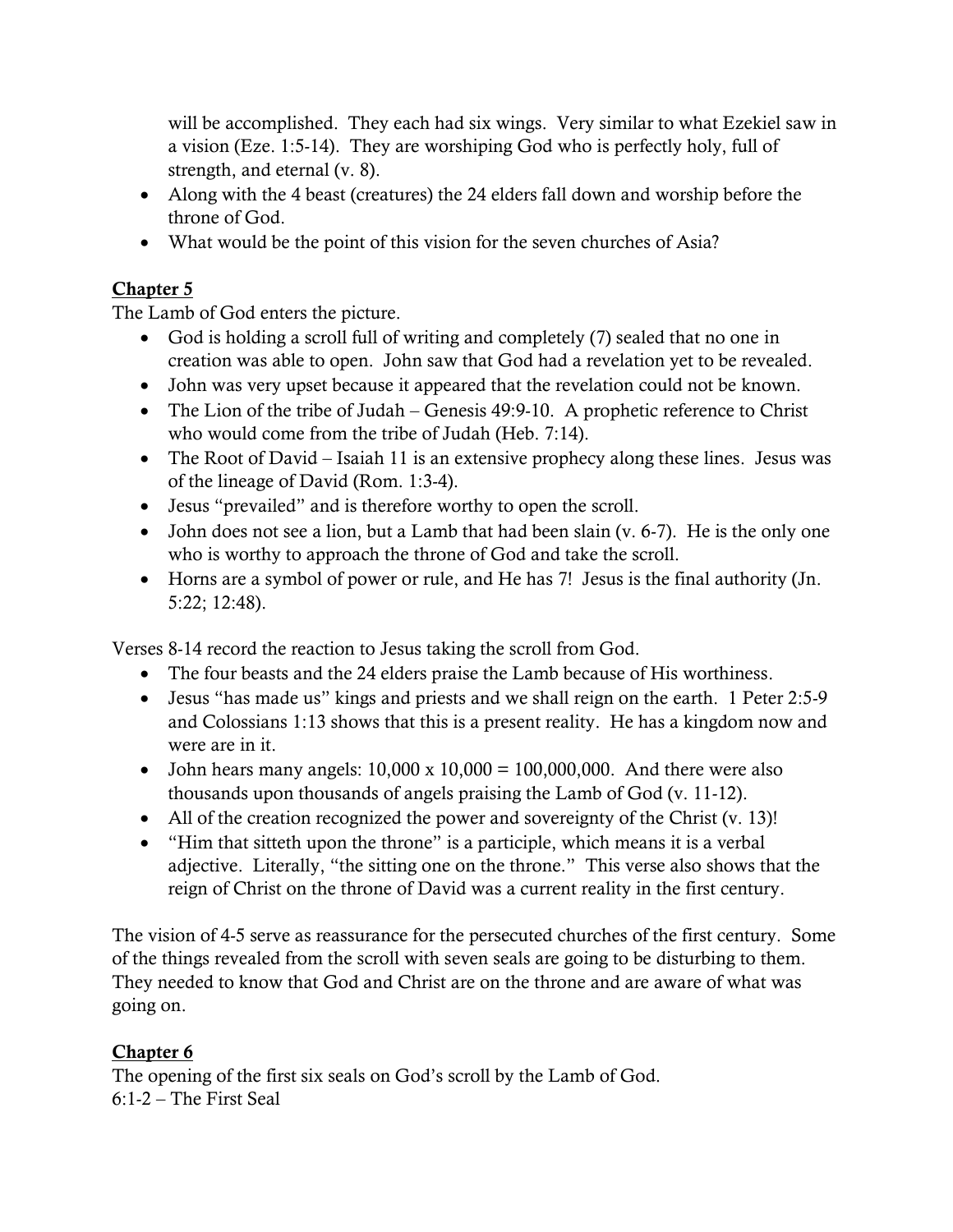White horse – a holy warrior (Isa. 1:18; Rev. 7:14; Job 39:19-25). Bow – an instrument of battle (Ps. 45:4-5). Crown – a reward for victory (crowns are mentioned 11 times in Revelation). Point – Christ and His cause will be victorious in battle.

6:3-4 – The Second Seal Fiery, red horse – war, bloodshed. Sword – (*machaira*) the sword of sacrifice, execution (Acts 12:2). Point – symbolic language of the battle of Rome against the Christians.

6:5-6 – The Third Seal Black horse – grief, mourning. Wheat and barley were staples of their diet. Wine and oil were more luxurious items that not everyone could afford. A penny (KJV) or denarius (NKJ) was about a day's wage (Matt. 20:2, 8-9). Following the bloodshed there would be a scarcity of the essentials of life.

6:7-8 – The Fourth Seal

Pale horse – (*chloros*) light green (Mk. 6:39).

Death rode the horse and hades (*the unseen*) followed after him.

Along with persecution ( $2<sup>nd</sup>$  seal) and economic prejudice ( $3<sup>rd</sup>$  seal), there would be famine and pestilence that would cause people to suffer in general (Eze. 14:21).

25% just shows that this suffering is not going on for everyone in the world.

 $6:9-11$  – The Fifth Seal

The altar  $-$  a place of sacrifice.

The souls – they had died for (*dia* – because of) their faith.

It appears that they feel that they had died for nothing. When will you do something?! They were rewarded with a white robe (purity, holiness) and rest. God would act in His time (Rom. 12:17-19).

6:12-17 – The Sixth Seal

Earthquake, black sun, blood moon, stars fell, sky rolled up, mountains, islands moved. John saw great cosmic disturbances!

These images are used in various places in the Bible describing some political/governmental catastrophes.

Isaiah 13:1, 9-10, 13 - Babylon Joel 2:10-11 - Israel Luke 21:25-28 – Jerusalem Rome is going to fall, and when it does, it is going to impact the world!

Chapter 7

The 144,000 are sealed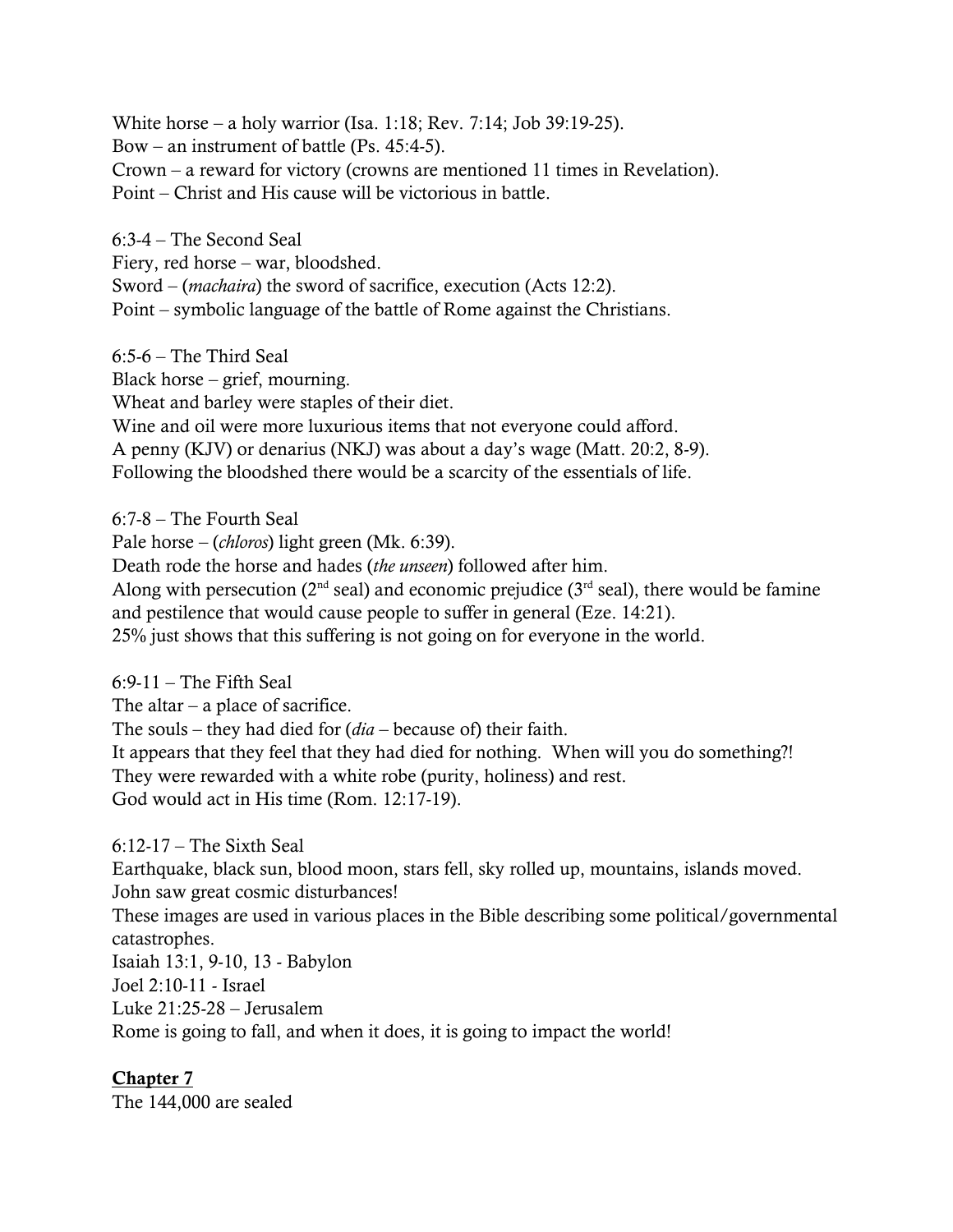7:1-8 – John "saw" a new vision after the opening of the  $6<sup>th</sup>$  seal (6:12-17) and before the opening of the  $7<sup>th</sup>$  seal (8:1-6).

- From the language, this is clearly symbolic literature.
- 4 angels, 4 corners of the earth, holding the wind.
- Before the events of the seals were to take effect, God seals His people.
- 12,000 from each tribe are sealed. Notice that Dan and Ephraim are not mentioned and we are not told why. Levi is mentioned, but they received no land inheritance and sometimes that name is not listed in the OT. Judges 18 records that Dan went off into idolatry and, possibly, that is why they are not mentioned.
- If this were literal, the only ones to be saved from the "great tribulation" would be male virgins  $(14:1-4)$ .

7:9-17 – A great multitude before the throne.

- The 144,000 are on earth, this group is with the Lamb in heaven (v. 9-11).
- The faithful in heaven proclaim that God is the source of salvation and the He is worthy of praise.
- The multitude in heaven is identified as those who "came out of great tribulation" (v. 14). They remained faithful during the great tribulation. The Greek reads that they are "the having come out ones."
- What happens when you endure to the end? Verses 15-17 is the answer.

Different views on the great tribulation:

- 1. It takes place between the rapture and the return of Christ to earth. No foundation in Scripture.
- 2. Some believe it refers to Christians who survived the destruction of Jerusalem, but that happened 30 years prior to this writing.
- 3. Contextually, the view that makes the most sense is that this covers the persecution that the church had been facing since the days of Nero (AD 54-68) and would continue to face until the Edict of Toleration by Constantine (AD 313). This would cover about 200 years or so, and fits in with John's words "things which must shortly come to pass."

# Chapter 8

The  $7<sup>th</sup>$  seal from the God's scroll (5:1) is opened and introduces us to 7 angels who each makes an announcement with a trumpet.

In contrast to the singing, praising, and shouting in heaven, there is now a period of silence (suspense). 30 minutes is a relatively short period of time, but seems long when waiting for something.

8:1-6 – The prayers of the saints and God's response.

- The altar and incense mentioned here was foreshadowed by the altar that was before the veil in the temple where the priest would offer incense before God (Ex.30:1-6).
- The first 4 verses let the Christian's know that God was hearing their prayers.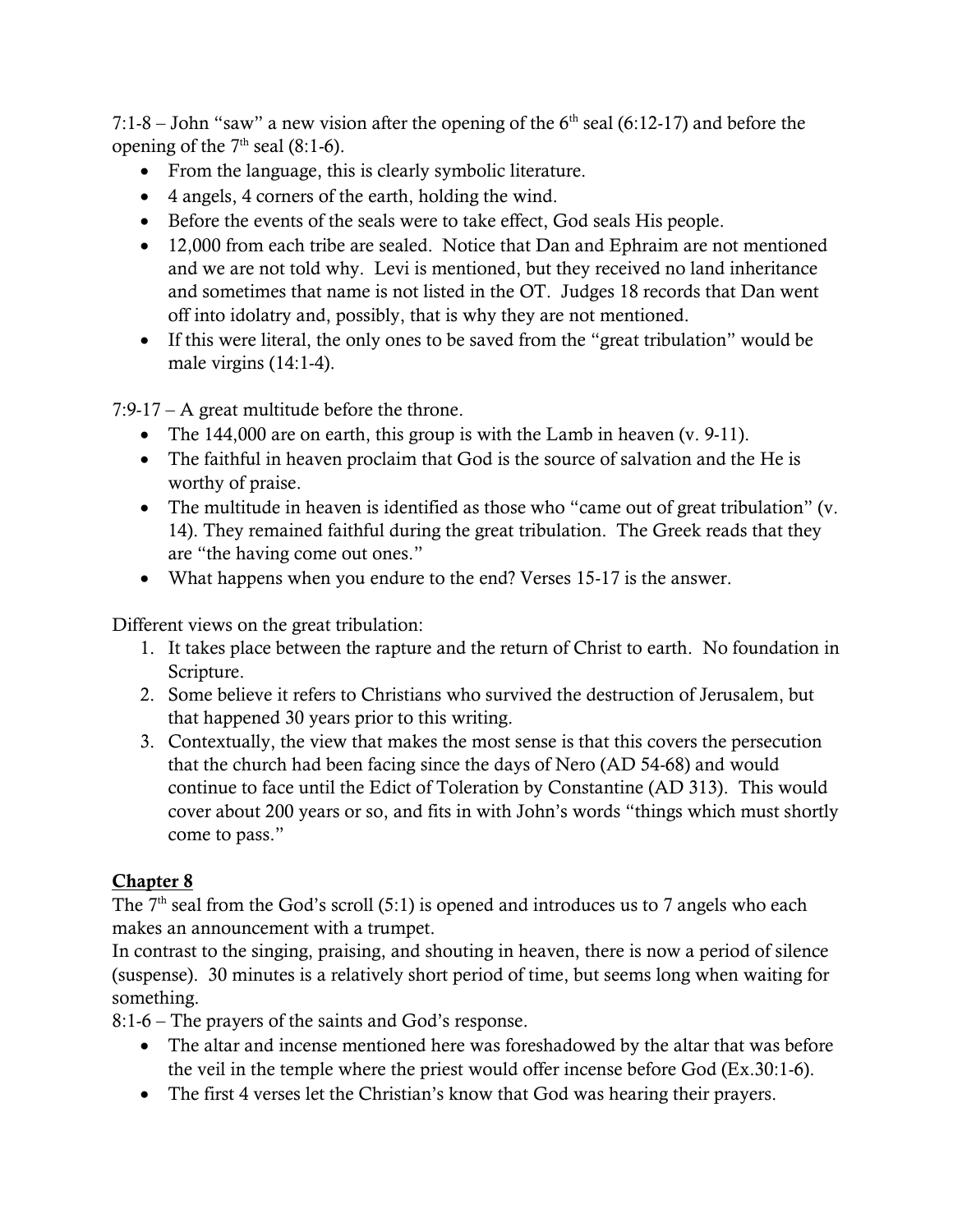- Verses 5-6 let them know that God is going to respond to those prayers.
- Luke 18:1-8 Jesus taught about the necessity of constant prayer.

8:7 – The first trumpet announces hail, fire, and blood. Similar to the plague that struck Egypt (Ex. 9:13-26). God's anger and judgment is hot (Heb. 12:29)!

8:8-9 – The second trumpet announces a great mountain being thrown into the sea. Mountains were often used by OT writers to represent governments (Jer. 51:25, 42).

8:10-11 – The third trumpet announces that a great star, called Wormwood, was cast out of the sky. Again, this language is very similar to OT language describing the fall of a nation (Isa. 14:12-15, 22-23). "Wormwood" is used 9 times in the Bible (7 in OT, 2 in NT) and always represents some type of bitter judgment or consequence.

8:12 – The fourth trumpet announces an impact on the sun, moon, and stars and a warning of the next three trumpets. Throughout the OT this language identified some type of political/governmental calamity (Isa. 13:10; Jer. 4:23; Joel 3:15; Amos 8:9).

8:13 – An angel (KJV, NKJ) eagle (ASV) announces three woes. Another OT reference in terms of judgment to come (Hos. 8:1; Hab. 1:8).

### Chapter 9

9:1-12 – A "star" falls from heaven.

- Important falls from heaven to the earth. This "star" (Satan) is going to have a terrible impact on the earth.
- Luke 10:18 Jesus makes a similar statement about Satan.
- Satan was given a key and that implies that his power is limited by God (Job 1:12; 2:6).
- The 144,000 were not harmed by what happened here (v. 4). The sealed on earth (144,000) would not be affected by the deceptions that non-believers often are.
- The implication in these signs is that Satan had blinded the eyes (smoke out of the pit) of non-believers and they (Rome) had fallen for his lies. These trumpets were given to the 7 angels by God (8:1-2).
- Scorpions and locusts are used in the imagery. These are used in the OT as symbols of suffering because of sin (Eze. 2:6; Ex. 10:12-16).
- Many believe that this section is describing the internal corruption and decline of Rome, while verses 13-19 describe an external force defeating them.
- Notice how the crown is described in verse 7 and the breastplates in verse 9.
- Rome was destroyed from within  $(v.11)$ .
- The "key" and "five months" indicate a limitation to Satan's power (Job 1-2).

9:13-21 – An enemy from the east.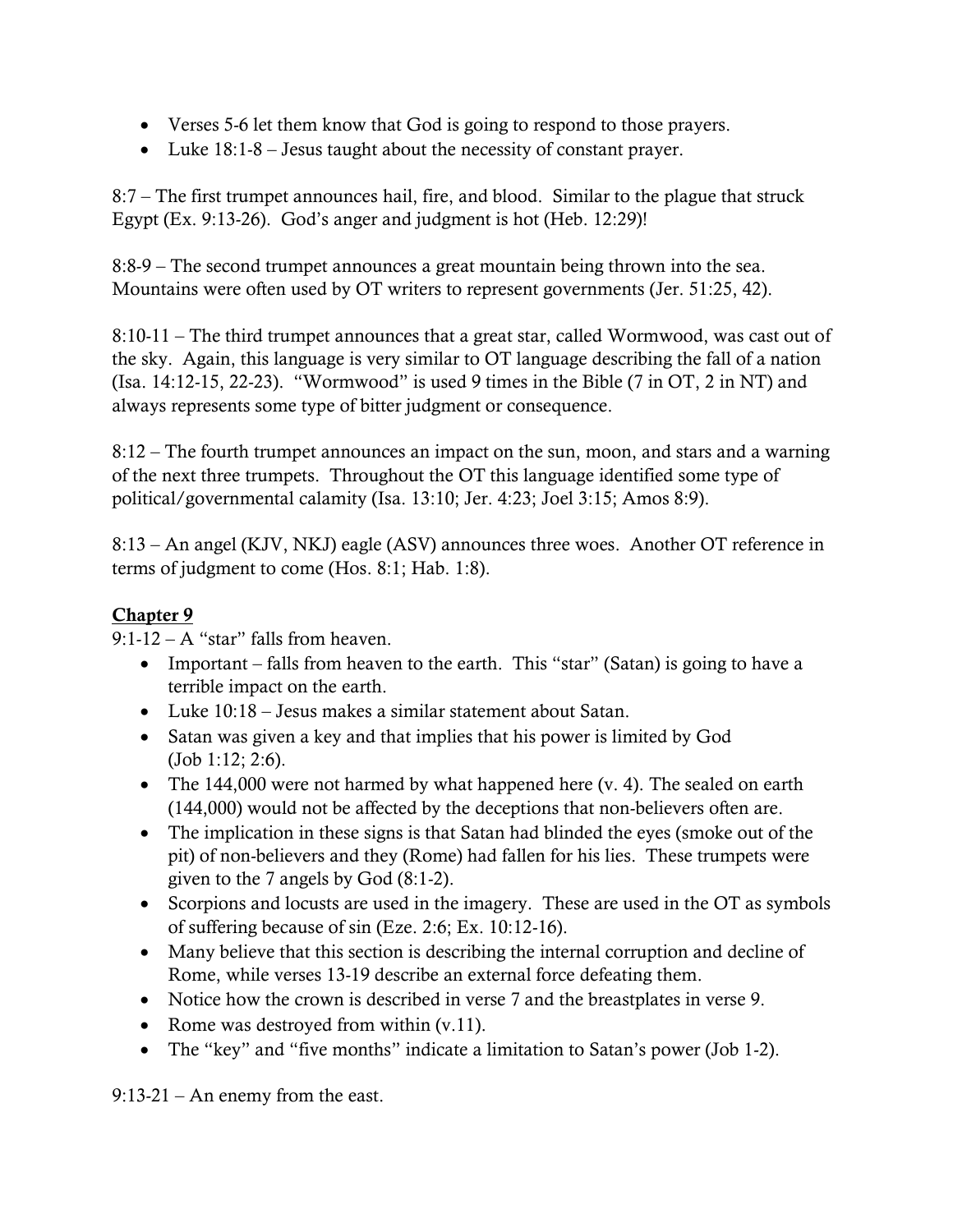- Again, verse 13 indicates that this punishment/judgment comes from God Himself. He determines the times of these judgments (v. 15).
- Euphrates river was part of the Eastern border of Rome. The number of the army was 200,000,000 (v. 16).
- Great suffering was going to take place on "men" (mankind  $v$ . 18). We must remember that God's people had been "sealed" (9:4).
- These events seem to be a picture of suffering by those who were living in sin (v.20-21).
- Nations fall because of internal decline (v. 1-12) and external enemies (v. 13-21).
- Witnessing all of these "judgments" should cause people to turn to God (v. 20).

John's visions and prophecies up to this point have revealed that God is on the throne (4-5), that God is going to judge the evil world (6), that God's people are known and "marked" (7), that God hears and answers the prayers of His people (8), and that the Christian's persecutor, Rome, is going to fall (9). Chapter 10 serves as a launching pad into further visions of the great battle between the Lamb and the Dragon.

10:1-4 – A message for all mankind.

- Some speculate that this angel is Christ, but it is not. He is never referred to as an angel.
- His foot on the land and sea simply means that the coming message is for everyone on earth.
- John is told to "seal up" the things that he heard. Daniel was told the same thing about a message (Dan. 12:4, 9).
- Whatever was written and sealed, we do not know what it was.

10:5-7 – A message revealed.

- A message that had been spoken of by the prophets would be "finished" when the  $7<sup>th</sup>$ angel sounded.
- The  $7<sup>th</sup>$  angel sounds in chapter 11:15-19.
- What was it that the prophets of old spoke of that is referred to as a mystery?
- Ephesians 3:1-6 God's scheme of redemption for all mankind.
- Rome had set out to destroy Christianity/the church, but God's plan was not going to be defeated.

10:8-11 – John received a bitter message.

- Again, this is not unfamiliar language to Bible students.
- Ezekiel 2:8-10
- The rest of Revelation is sweet in that it reveals that, ultimately, God's cause would be victorious. It is bitter in that the battle will be very tough on the faithful.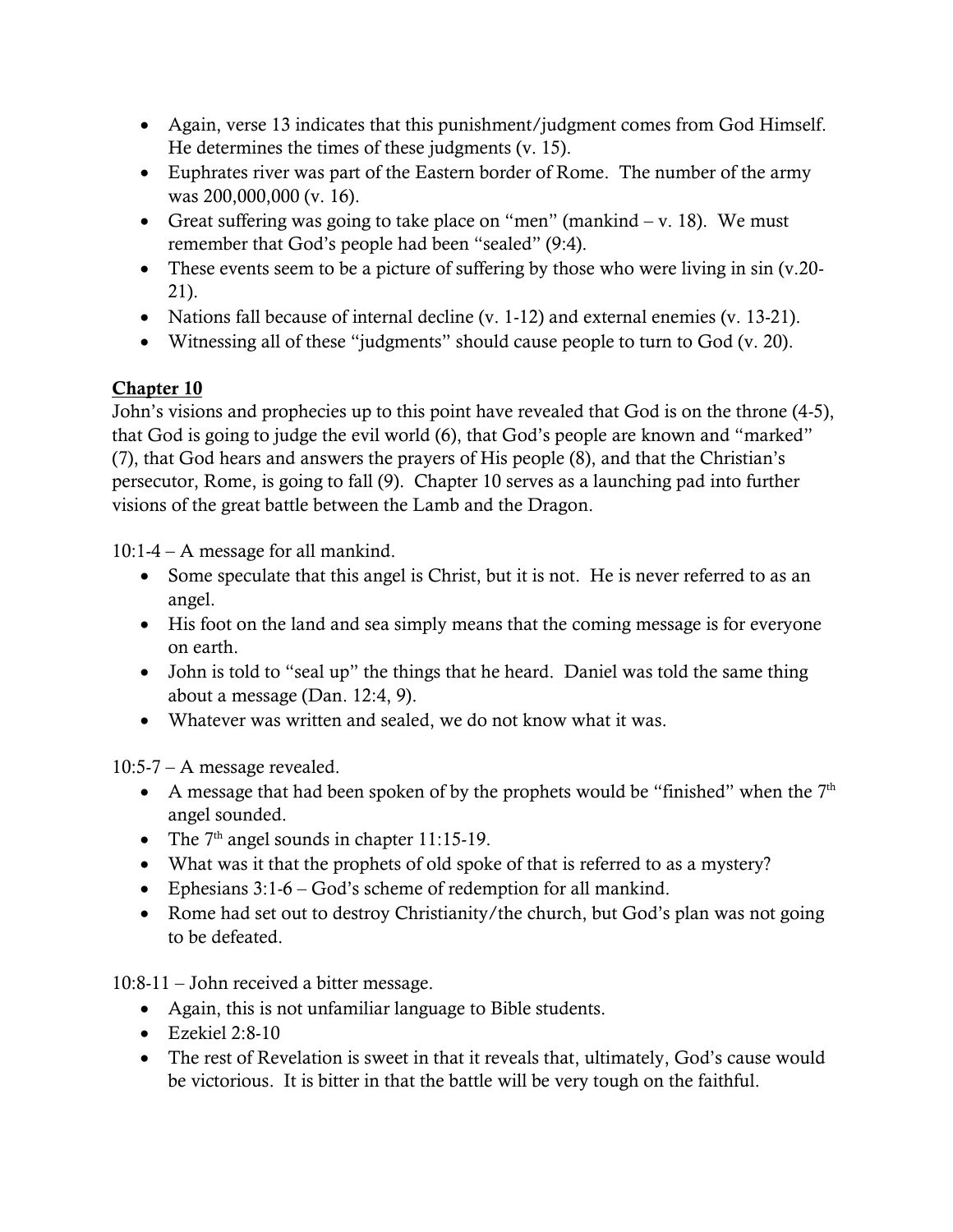11:1-6 – The two witnesses.

- There are many ideas as to who these witnesses were. Some believe it was Elijah and Enoch, Moses and Elijah, the church and faithful preachers, the Old and New Testaments, the Holy Spirit and the apostles, two anonymous Christians on earth now that God is preparing to serve in the earthly kingdom of Christ.
- John is told to measure the temple (*church – Eph. 2:19-22*), the altar (*place of offering sacrifice, worship*), and the worshipers. This is similar to God marking His 144,000 in Revelation 7. Also note Zechariah 2:1-5.
- Those in the court are those who are outside of God's place of safety, the church. Herod's temple had an "outer court" for the Gentiles because only Jews were allowed in the court of the temple.
- The "holy city" (v. 2) probably refers to the church and not Jerusalem. Jerusalem had been destroyed by Rome nearly 30 years prior to the writing of Revelation.
- The olive trees and candlesticks (lampstands NKJ) were sources of light for the temple. Similar to Zechariah's vision while rebuilding the temple (Zech. 4:1-6).
- God's people and cause are seemingly going to be defeated for a brief period of time (42 months, 1,260 days). 42 months – 13:5. Same period of time as the 1,260 days, signifying a broken or uncertain amount of time.

11:7-14 – Two witnesses killed and resurrected.

- A picture of the battle between the beast (v. 7) and God's faithful.
- The "great city" refers to Rome in Revelation (14:8; 16:19; 17:5, 18; 18:2, 10, 16, 18- 19, 21). The people of the "great city" will be happy when they thought God's word was dead, but it was not (v. 11-14).

11:15-19 – God's kingdom is supreme.

- The  $7<sup>th</sup>$  angel from 8:1.
- How long will our Lord reign? Verse 15
- 24 elders (4:4) praise God because He had vindicated the cause of His people on earth.
- God's temple (church) is open and visible to all. Jesus opened the new and living way when He died on the cross (Heb. 10:20).

# Chapter 12

12:1-6 – The woman, the Child, and the Dragon.

- Once we identify the child, we know who the woman is.
	- $\circ$  A male child (v. 5).
	- o Rule all nations with a rod of iron (v. 5).
	- o Caught up with God to His throne (v. 5).
- There is no doubt that this refers to the Christ (Isa. 9:6; Ps. 2:7-9; Acts 13:32-39).
- The woman cannot be the church because the church did not give birth to Christ.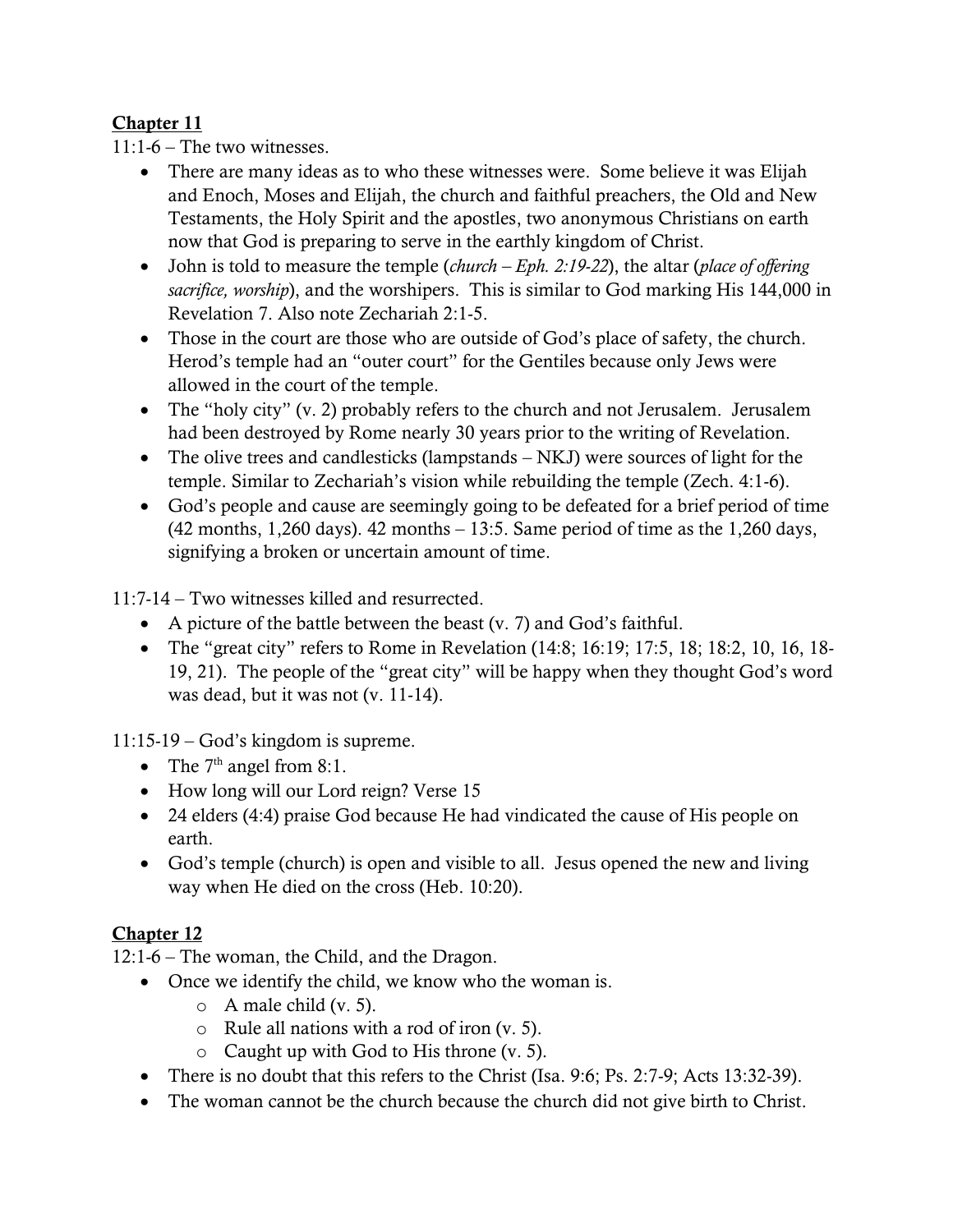- The woman cannot be Mary because of verse 6.
- The woman represents what is called the faithful remnant of God's people which ultimately led to the birth of Christ (Mic. 5:2-3).
- The Dragon is obviously a reference to Satan.
	- $\circ$  Red (v. 3).
	- o 7 heads, 10 horns some try to apply this to literal rulers in earthly kingdoms who persecuted Christians.
	- $\circ$  7 heads = intelligence; 10 horns = power, authority; 7 crowns (diadems). These crowns are not the victory (*stephanos*) crowns, but royalty (*diadeimata*) crowns. Satan never has the victory crown in Revelation.

12:7-12 – The battle in heaven.

- John is seeing the spiritual battle between God's faithful and the forces of evil, not a literal war in heaven between Michael and Satan.
- Verses 7-9 and 12 remind us that Satan's realm of influence is this world (Eph. 6:12).
- Verses 10-11 remind us that, even though they may be persecuted, God's people will be victorious.

12:13-17 – The Dragon persecutes the Woman.

- Again, the Woman represents God's faithful (v. 17).
- She (we) went to a place of safety (Eph. 2:6; Col. 3:3).
- The water that comes out Satan's mouth is his river of lies and false religion that is swallowed up by those in the world (v. 16).

### Chapter 13

Since the red dragon could not prevent the "woman" from giving birth to the male child (12:5), he began persecuting the woman and spewed out a river of deception after her (12:13-17). Chapter 13 describes two of the allies that the dragon would use in an attempt to defeat God's cause.

 $13:1-10$  – The beast from the sea.

- It is interesting to note how "sea" is used in the OT. Isa. 17:12; 57:20; Jer. 51:42, 55.
- 7 heads, 10 heads, 10 crowns a representation of fullness of power and rule.
- The description of verse 2 is the beast of Daniel 7:15-28 and it is a description of Rome.
- Notice also that power was given to the beast (Rome) by the dragon (Satan).
- The "heads" represent the leadership of Rome and many believe that the wounded head represents Nero. He committed suicide in 68 AD due to several revolts in the empire and a financial crisis. The time following that was called the "Year of the Four Emperors."
- Verse 6 gives further insight into the fact that this vision was describing the Roman Empire of John's day that would continue for some time (v. 5-6).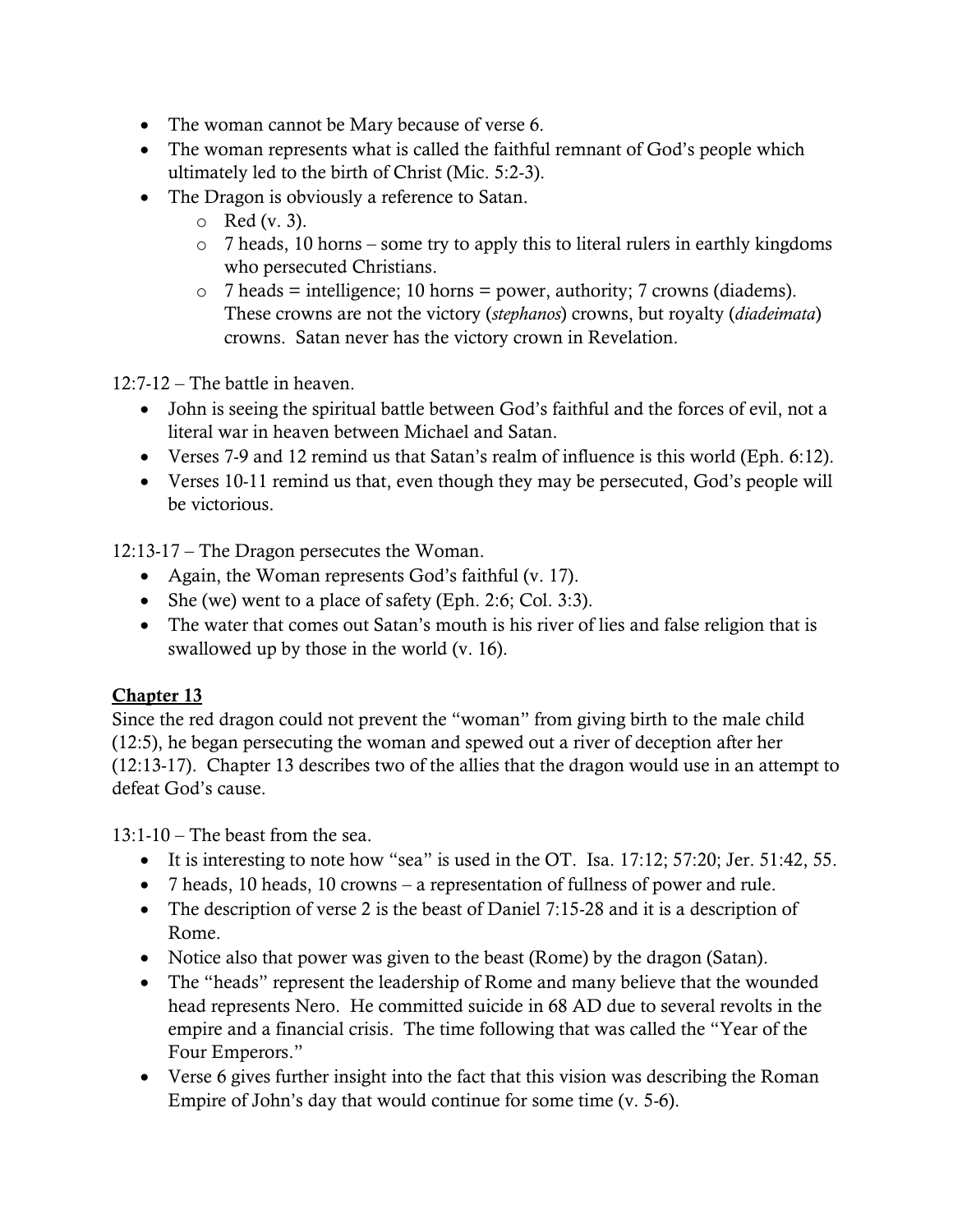- Verse 10 is a word of encouragement to the faithful Rome will fall!
- Satan's first ally against the Lamb is the evil government of Rome.

13:11-18 – The beast from the earth.

- A lamb, Biblically speaking, always represents the idea of sacrifice or worship.
- The authority this beast had was derived from the first beast that had been wounded (v. 3). After the death of Nero, Rome was somewhat disorganized and the effort to persecute Christianity halted until Domitian came into power (wound healed – v. 12).
- Verses 13-16 The deception of false religion (emperor worship) led many people astray, except for Christians.
- 2 Thessalonians 2:9-12.
- There was discrimination against those who would not follow the religion of Rome (v. 17).
- "The number of 'a' man" 666. 7 is the "divine number" and 666 is short of that all the way around!

# Chapter 14

Chapter 13 reveals that Satan has his allies. 13:1-10 – evil government. 13:11-18 – false religion.

Chapter 14 shows the allies of Christ – the 144,000.

14:1-5 – The 144,000 are before the throne of God because they have been redeemed.

- If the 144,000 is literal, they must also be male virgins Jews (v. 4; 7:5-8).
- The key is in verse  $4 -$  "they follow the Lamb wherever He goes."
- Verse 2 is used by some to argue for instrumental music. What and where are those instruments?

14:6-13 – Three angels.

- First angel (6-7) warns that since judgment is coming, all should "fear God and give glory to Him."
- Second angel (8) announces that Babylon (Rome) is going to fall. This is one of the main points of the book.
- Third angel (9-11) warns everyone against worshiping the "beast" and says that, if they do, they will receive the full measure of God's wrath.
- The NT is full of admonitions to endure (Heb. 10:36; Jas. 1:3).

14:14-20 – Two reaping angels.

- 14-16 God judges those who persecute His people. Some try to apply this to the final judgment, but the context of the book demands that this would be a picture of God's judgment on Rome (v. 8).
- 17-20 God is going to "tread out" His enemies! The extent of His judgment is pictured in verse 20 – up to the horse's bridle and about 200 miles long!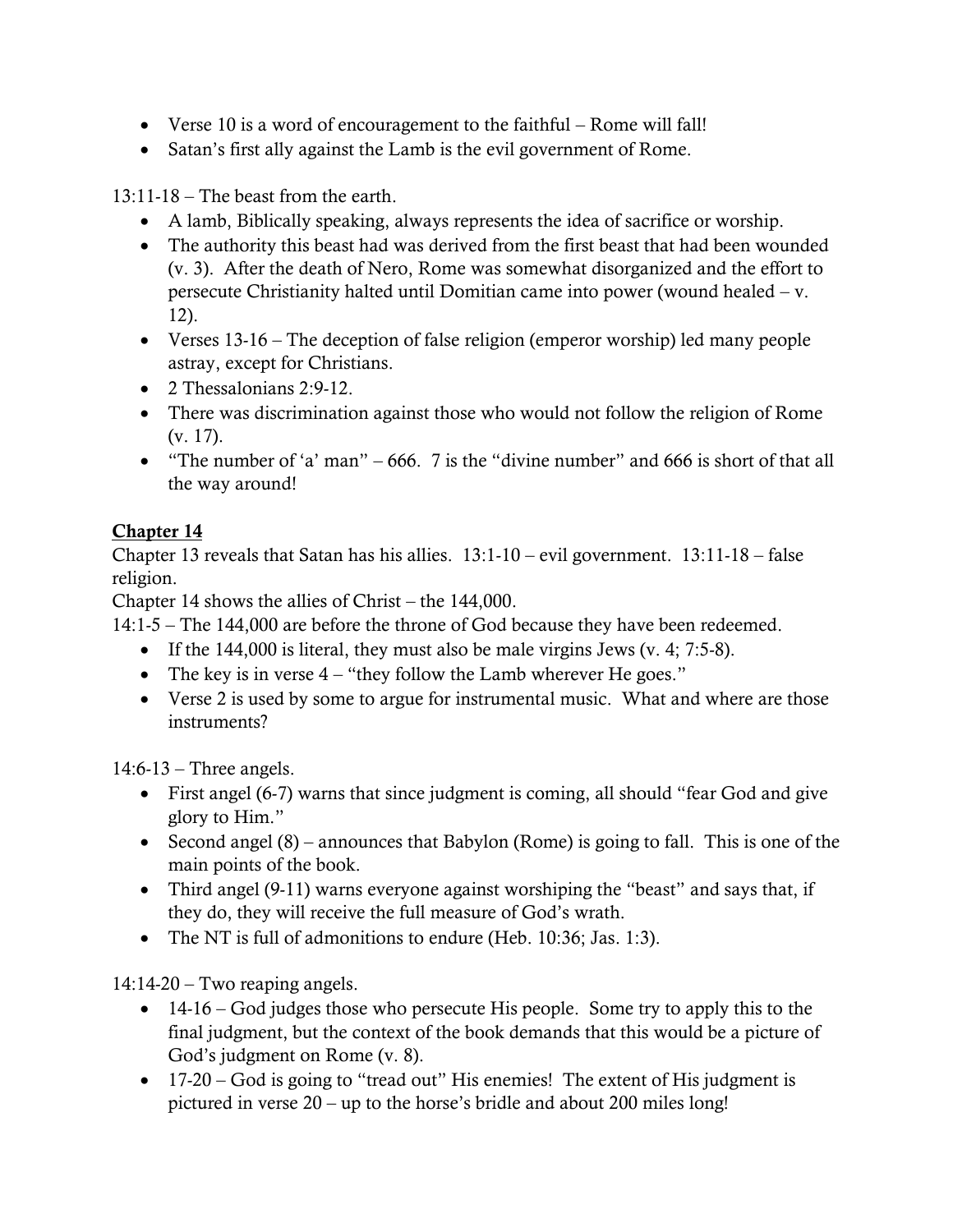John sees the preparation for the seven last plagues and the complete wrath of God. 15:1-4 – The victorious saints rejoicing.

- Fiery glass perhaps a reference to their victory over fiery persecution (1 Pet. 1:6-7).
- Moses and the Lamb God's two great law givers. This song links the redeemed of all ages. The usage of 144,000 is also seen here in the sense of all the redeemed from the Old Covenant and the New Covenant.

15:5-8 – God is ready to pour out His wrath on the enemy of His people.

- Again, it is important to remember that John is on Patmos in exile and is seeing visions "in heaven" (the sky).
- These seven angles are dressed in purity and judgment (v.6).
- We were introduced to the four living creatures in chapters 4-5.
- These 7 vials are poured out in chapter 16.
- Verse 8 reminds us of God's presence entering the temple as recorded in 2 Chronicles 7.

### Chapter 16

Chapter 13 – Satan has his allies: government (1-10) and false religion (11-18). Chapter 14 – The Lamb and His 144,000 are reassured that Babylon (Rome) will fall. Chapter 15 – The victorious saints are singing the song of Moses and the Lamb.

- Verses 5-7 is key to understanding who was receiving the bowls of the wrath of God in chapter 16.
- Bowls 1-4 (v. 2-4, 8-9) are poured out on all areas of mankind (land, sea, rivers, sun). God is the source (v. 1). The people impacted by these bowls of wrath are those who have the mark of the beast and worship his image (v. 2). Rome has sown the wind and they are going to reap the whirlwind (Hos. 8:7-8). "Sea"  $(v. 3)$  – Rev. 8:8; 13:1. Indicative of social decay.
- Verses 5-7 emphasize the righteousness of God in His judgment on those who have shed the blood of the prophets.
- Verse 8 in the heat of God's judgment, men should have repented!
- Verse 9 shows that God, in His justice and mercy desires men to repent, but they would not.

Bowls 5-7 (v. 10-21) are poured out upon the throne of the beast and his kingdom.

- Bowl 5 (v. 10-11) shows that God's judgment was to directly destroy the empire of Rome. We know this refers to Rome because of the overall historical context of the book. Again, instead of repenting, men blasphemed God.
- Bowl 6 (v. 12-16) is poured out on the Euphrates. The river was not literally dried up, but this is symbolic language showing that a barrier was taken out of the way so that a battle could be fought. This is a picture of the battle taking place between the armies of Satan and Christ. This is the battle of Armageddon. Chapter 19 discusses this battle. In preparation for the spiritual battle that takes place, the child of God is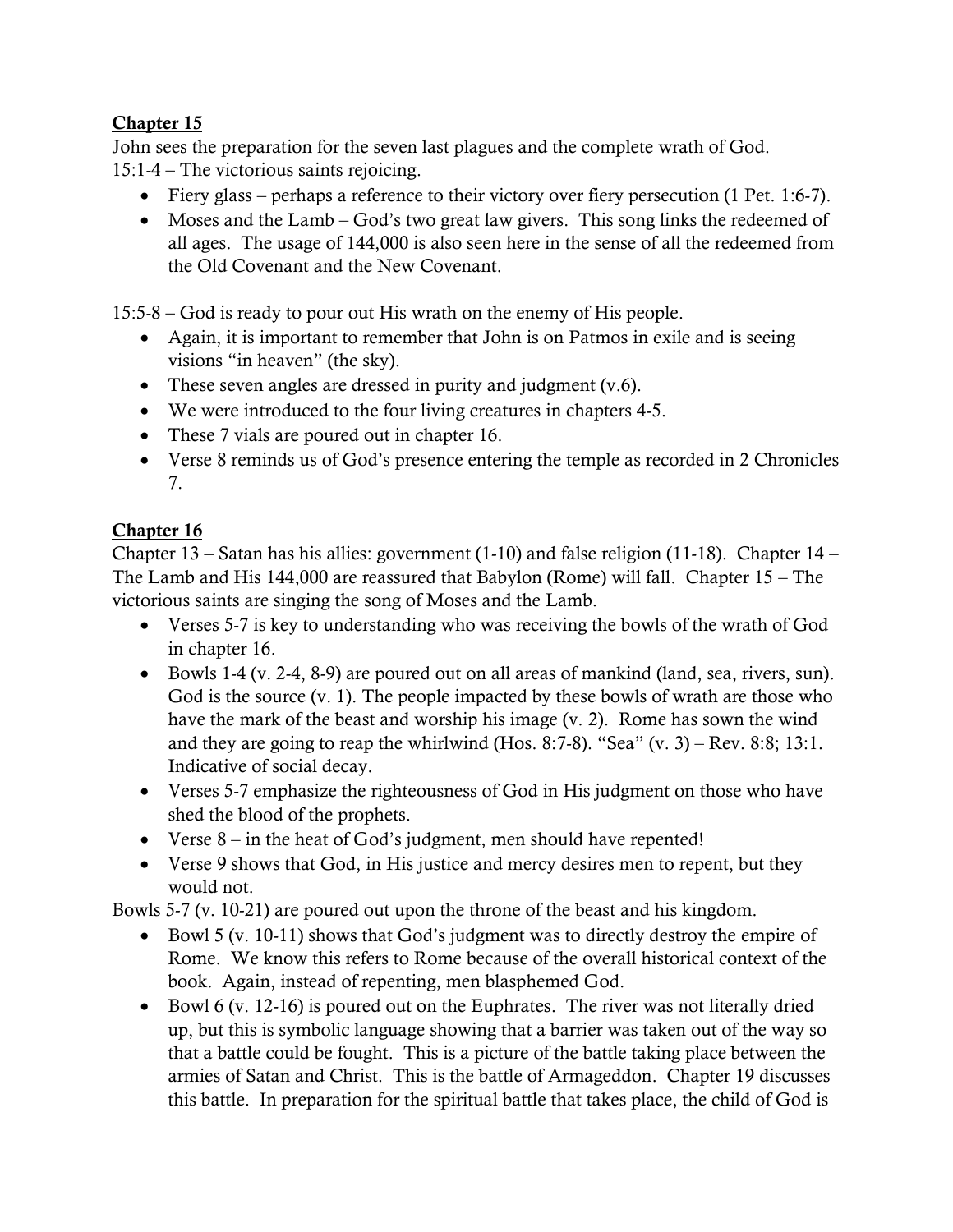to remember the beatitude of verse 15. Megiddo is an area where many battles were fought (Jud. 4-5; 1 Sam. 31; 2 Kgs. 9; 2 Chr. 35). It was a valley where God's people (Israel) frequently fought against her enemies. John employs this location describing the great spiritual battle taking place at the time. The army of Satan is gathered (v. 16).

• Bowl 7 (v. 17-21) is poured out into the air. John again employs cataclysmic language to say that Babylon will taste the wrath of God (v. 19). This is not a reference to God's final judgment on the world. A talent (v. 21) was a weight of anywhere from 60-100 pounds.

## Chapter 17

The Lamb overcomes the great whore, Babylon.

17:1-6 – John's vision of a woman.

- This "woman" is the antithesis of the woman clothed with the sun in chapter 12.
- Verses 5-6 identify who the woman is Babylon the Great Rome.
- Satan had two allies mentioned earlier in chapter 13 government and false religion. Another ally is here revealed – the world of lust and fornication.
- She sits on many waters verse 15 defines that idea.
- Jeremiah used the same description for Babylon 51:13.
- Verse 6 also helps us understand the historical context and identity of who "Babylon" is referring to.

17:7-18 – The angel explains the vision to John.

- Verses 7-8 The nonbelievers were swept up in the glory of Rome. The "beast that was, and is not, and yet is" is probably a reference to the dragon who had been mortally wounded and then healed (13:3-4).
- Verses 9-11 Rome was called the city of seven hills. The division on the meaning of the seven kings is wide! Some believe that it is a reference to the kingdoms which have historically been aligned against God's people. Others believe it is a reference to seven specific rulers in the Roman Empire. Others believe it is speaking symbolically of any and all governments that stand against God's people. Whatever the seven kings mean, the end of those who oppose God and His people is seen in verse 9.
- Verses 12-14 The same division exists on the ten kings. Again, whatever this refers to, their end is seen in verse 14.
- Verses  $15-18$  Definitions of the "water" (v. 1) and the woman.

- 18:1-3 Babylon the great is fallen.
- 18:4-8 The angel warns the people of God not to get caught up in the sins of Rome.
	- Note the extent of her sin (v. 5).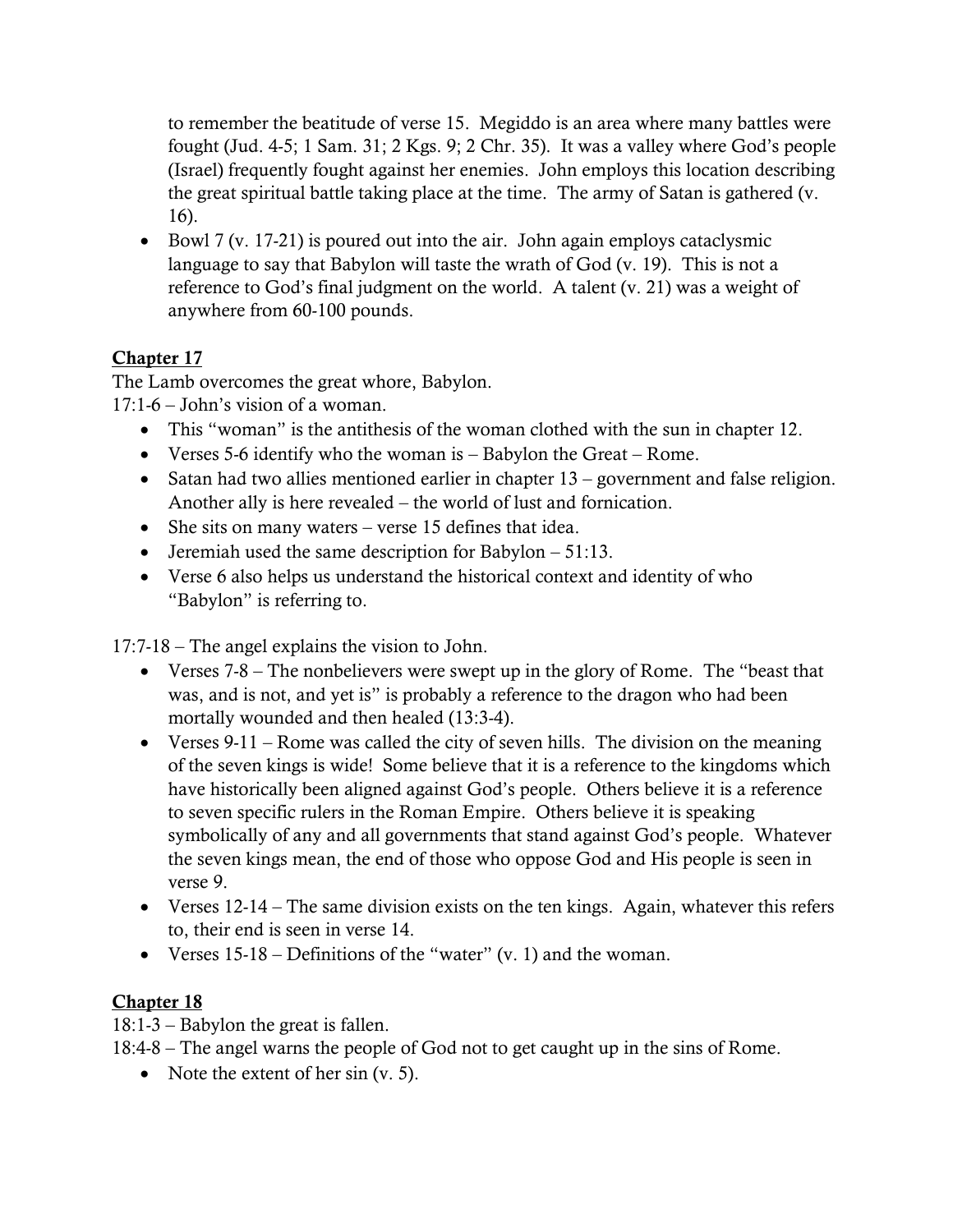• "Double" – Isaiah 40:2. This would be a judgment that would balance the scales. She would receive the full measure of God's wrath.

18:9-19 – The fall of Rome would have an impact on merchants and they will mourn her fall. However, God's people would rejoice (v. 20).

- "One day" (v. 8) and "one hour" (v. 10, 17, 19) is not a description of the length of time involved, but a reference to the certainty of the fall.
- Verse 18 the "great city" is Rome, not Jerusalem.

18:20-24 – The finality of Rome's fall. Jeremiah 51:61-64 gives a very similar description of the fall of Babylon.

### Chapter 19

Chapter 18 assured the suffering saints that Rome would fall. Chapter 19 is the record of the victory of Christ in the battle of Armageddon.

19:1-5 – Rejoicing in heaven over the fall of Rome.

19:6-10 – We are married to Christ because the church is His bride. This is a picture of the great feast that will be had in heaven. With verse 8 read Ephesians 5:25-27.

19:11-18 – The victorious Christ on a white horse. "The word of God" – John 1:1-5, 14. The sharp sword is the word that is used to strike the nations (Eph. 6:17). Christ's kingdom/church will outlast and be superior to all earthly kingdoms (v. 18).

19:19-21 – They had gathered together in 16:12-16. Satan and his allies (beast and false prophets) are captured and defeated.

# Chapter 20

This section must be understood in the context of Babylon falling (18) and the beast and his allies being defeated (19). This chapter is not about the physical resurrection at the end. 20:1-6 – The thousand years.

- Satan and his allies are defeated (19:19-21) and are now bound for 1,000 years.
	- $\circ$  Dragon = strong and ferocious; Serpent = cunning, crafty; Devil = the accuser; Satan = adversary of God's people and cause.
- The faithful are reigning with Christ for 1,000 years (y. 4-6). This is where premillennialists get the idea of separate resurrections and the physical reign of Christ on earth. Those reigning with Christ here were those who had been persecuted and even killed, but their cause had been avenged (first resurrection). After Rome fell there was a period of relief from persecution and Christianity had become a "legal" religion with the Edict of Milan (313 AD). Christ's cause had been vindicated. The "second death" is eternal separation from God (v. 14).
- Why Revelation 20:1-6 is not talking about a literal, physical 1,000 year reign on earth by Christ.
	- o The return of Christ is not mentioned
	- o A bodily resurrection is not in view here (v. 4b).
	- o The throne of David is not here.
	- o Jerusalem is not mentioned.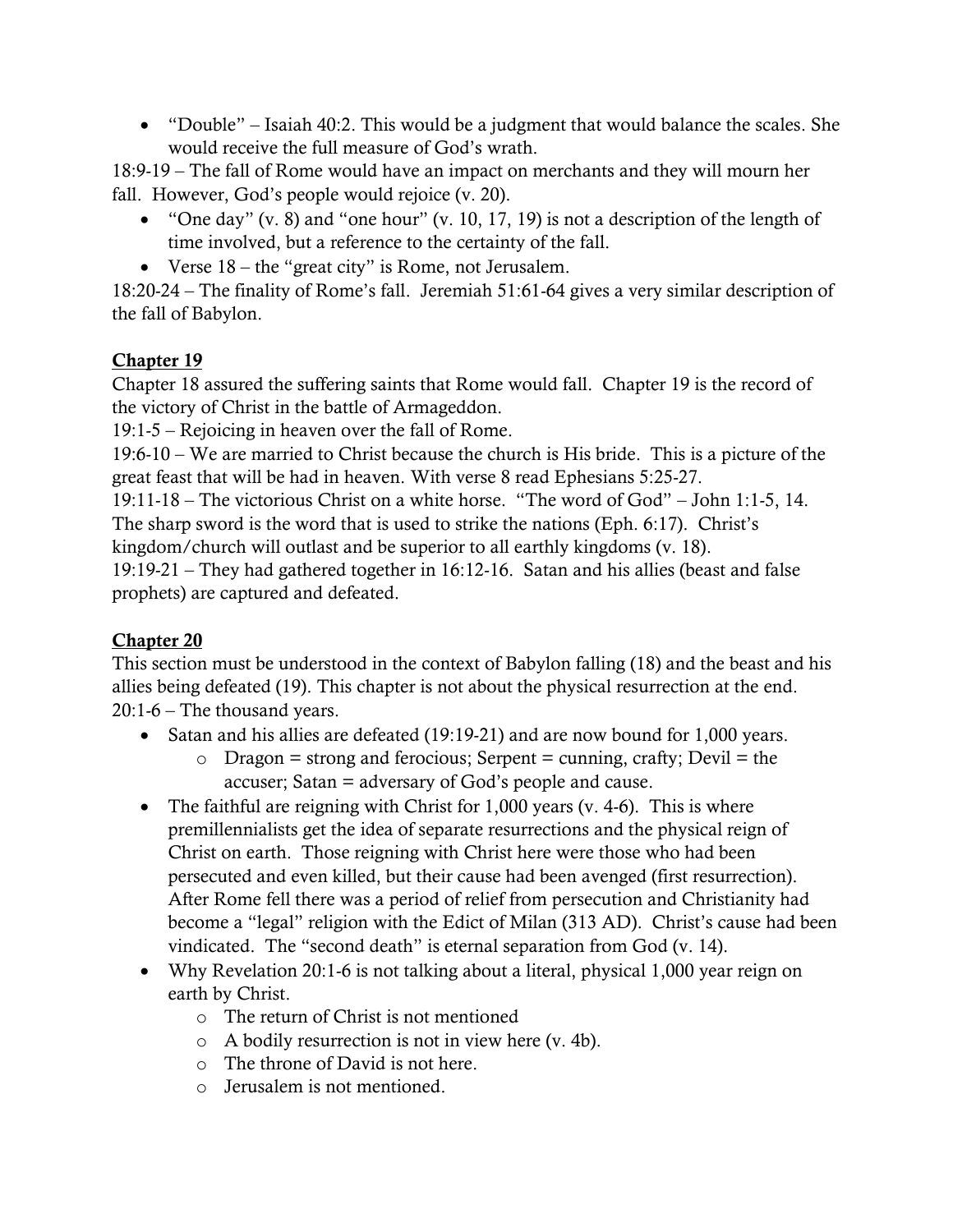- o A national conversion of the Jews is not mentioned.
- o The church on earth is not mentioned.
- o Jeremiah 22:24-30 along with Matthew 1:1, 11.

20:7-10 – The final defeat of Satan. He was bound for a period of time (1,000 years, not literal), but his strong influence would return. Various interpretations of this – Roman Catholicism, Protestant Denominationalism, Islam, etc.

Gog and Magog were enemies of Israel mentioned in Ezekiel 38-39. Some believe this to be a prophecy of the Cold War between USA and Russia! This is simply an employment of OT language to say that the enemies of God's people are ready to fight. They are defeated and cast into the lake of fire.

20:11-15 – The final judgment of mankind.

God is on His throne! The "books" is probably a reference to the books you and I are writing each day. The "book" is a reference to God's record of life. We will be judged by our own works. We know this is the final judgment because of the reference to the second death (v. 14).

### Chapter 21

21:1-8 - The new heaven and new earth.

- This phrase is found 4 times in the Bible Isaiah 65:17; 66:22; 2 Peter 3:13.
- Isaiah's verses are referencing the church. Peter is speaking of the new dwelling place for God's people after the current heaven and earth are destroyed.
- John's reference is a picture of the glorified church (bride) after she has endured the persecution of the Roman Empire.
- "New" is from kainoV and means, "new and distinctive as compared to other things; new in nature. This is a passage of reassurance and comfort to people who had been under extreme pressure for their faith.
- There are certain people who will not be allowed to inherit these wonderful blessings, even though they are made available to all.
	- $\circ$  Fearful = cowardly, timid; unbelieving = without faith; abominable = disgusting; murderers; fornicators; sorcerers = one who uses drugs; idolaters; liars.
	- o They will suffer the second death eternal separation from God.

 $21:9-21 - A$  view of the Lamb's wife.

- Again, it is important to note that these are visions John had while he was on the island of Patmos (v. 10).
- How do you describe the beauty of heaven to humans?
- A place for the redeemed of God from all times (v. 12, 14).
- The exterior of the city is measured  $-1,500$  miles wide, long, high! This is not a reference to the Promised Land. You could fit 768 Palestines in the USA!